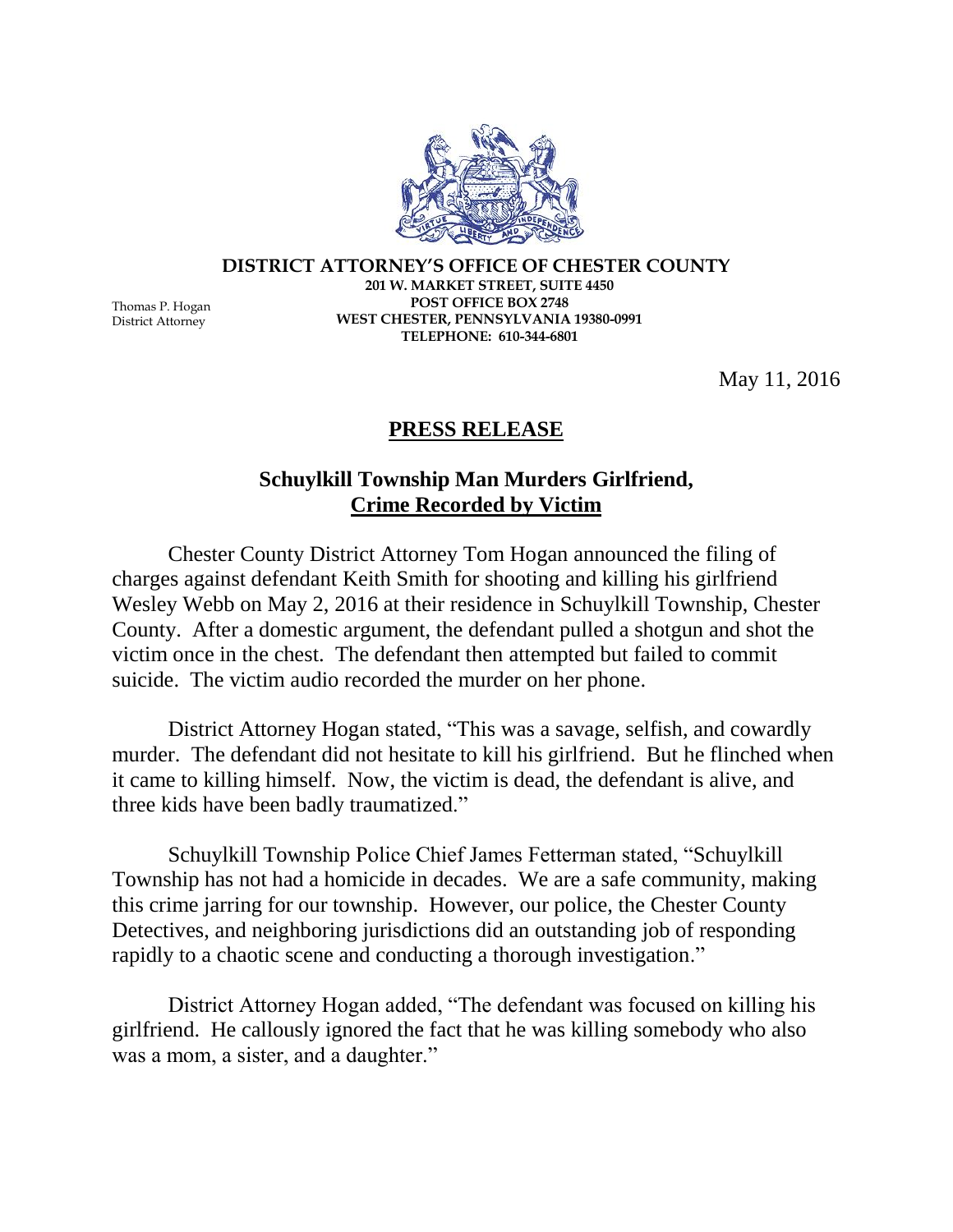The facts alleged in the criminal complaint are as follows:<sup>1</sup>

On May 2, 2016, defendant Keith Smith was residing with victim Wesley Webb at 322 Buckwalter Road, Schuylkill Township, Chester County, Pennsylvania. Also living at the residence were three juveniles, all under the age of 14.

In the evening of May 2, the defendant and the victim were engaged in a verbal domestic argument at the residence. The victim decided that she was going to take two of the children and leave the residence. The defendant and the victim then engaged in a further verbal argument in the living room of the residence.

The victim was seated on a couch in the living room. The defendant grabbed his single-shot 12 gauge shotgun. The defendant shot the victim once in the chest, killing her. The defendant then re-loaded and turned the shotgun on himself. The defendant shot himself in the face, but failed to kill himself.

The three children were upstairs in the residence during the shooting. The children came downstairs and discovered the shooting scene. One of the children immediately called 911. Police responded to the residence within minutes, at approximately 11:30 p.m. The defendant stated that he shot the victim and tried to kill himself. The victim was already dead. The defendant was transported to a hospital for treatment.

Just before she was shot and killed, the victim activated an audio recording program on her phone. The recording captured the defendant killing the victim and continued through the arrival of the police. On the recording, the defendant states, "You want to record it now, bitch?" Then there is the sound of the defendant shooting the victim. After the shooting, the defendant states to the victim, "Fuck you! How's that. That's where we just went."

The defendant is charged with first degree murder, third degree murder, possessing an instrument of crime, and endangering the welfare of children. The defendant currently is being treated at a hospital, where he is in stable condition. Because of the nature of the charges, the defendant is ineligible for bail. He will be transferred to Chester County Prison when he is medically cleared.

 $\overline{a}$ 

<sup>&</sup>lt;sup>1</sup> A criminal defendant is presumed innocent until proven guilty in court.